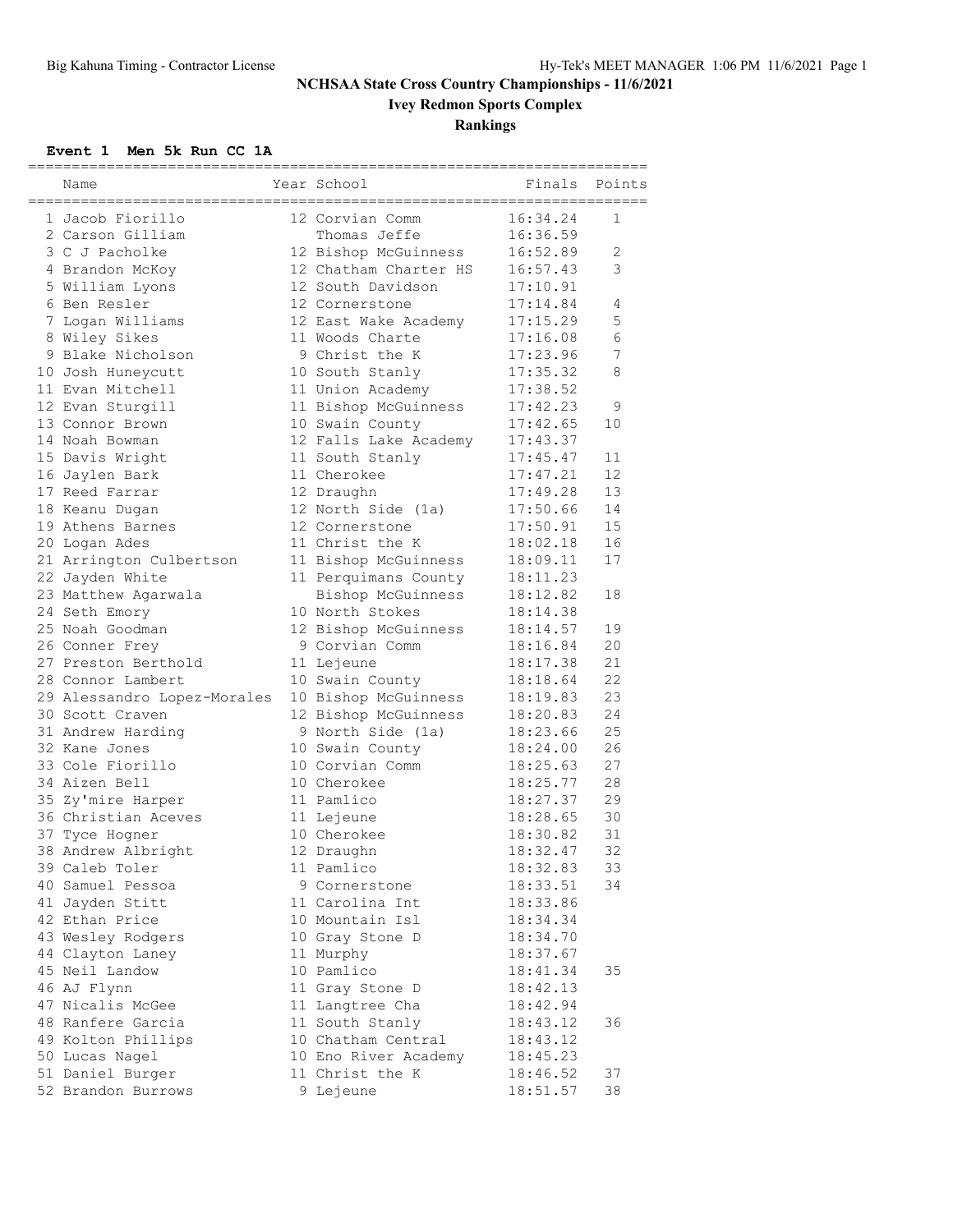**Ivey Redmon Sports Complex**

### **Rankings**

#### **....Event 1 Men 5k Run CC 1A**

| 53 Ezekiel Self                      | 10 Bradford Pre               | 18:53.77             |    |
|--------------------------------------|-------------------------------|----------------------|----|
| 54 Landon Hughes                     | 10 Hayesville                 | 18:54.41             |    |
| 55 Ethan Byerly                      | 10 South Davidson             | 18:55.67             |    |
| 56 Caleb Kolb                        | 12 Chatham Charter HS         | 18:56.10             | 39 |
| 57 Jayden Oliver                     | 11 South Stanly               | 18:59.93             | 40 |
| 58 Karl J. Davis                     | 11 Voyager Academy            | 19:01.08             | 41 |
| 59 Ryan Mann                         | 9 North East Carol            | 19:01.38             | 42 |
| 60 Gavin Miller                      | 9 South Stanly                | 19:05.02             | 43 |
| 61 Gray Goodman                      | 10 Christ the K               | 19:05.06             | 44 |
| 62 Victor Lopic                      | 12 Hobbton High School        | 19:11.09             |    |
| 63 Corey Wolf                        | 10 Swain County               | 19:11.79             | 45 |
| 64 Parker Hinshaw                    | 11 Voyager Academy            | 19:15.13             | 46 |
| 65 Joseph Locke                      | 11 Christ the K               | 19:17.46             | 47 |
| 66 Silas Christenbury                | 11 Chatham Charter HS         | 19:19.45             | 48 |
| 67 Benjamin Harrison                 | 10 Cornerstone                | 19:21.17             | 49 |
| 68 Hayden Stewart                    | 12 Robbinsville               | 19:22.68             |    |
| 69 Jesse Sikes                       | 9 Woods Charte                | 19:22.85             | 50 |
|                                      |                               | 19:23.38             | 51 |
| 70 Micah Paquin<br>71 Dominick Abate | 11 Lejeune<br>11 Vance Charte | 19:25.51             |    |
|                                      |                               |                      |    |
| 72 Ryder Johanson                    | 9 Lejeune                     | 19:30.13             | 52 |
| 73 Bryson Proctor                    | 12 North Side (1a)            | 19:34.38             | 53 |
| 74 Carson Yow                        | 10 Cornerstone                | 19:35.41             | 54 |
| 75 Carson Williams                   | 9 Corvian Comm                | 19:36.91             | 55 |
| 76 Collin Thompson                   | 11 Woods Charte               | 19:40.73             | 56 |
| 77 Riley Tuck                        | 10 Falls Lake Academy         | 19:41.51             |    |
| 78 Ryan Williams                     | 11 Draughn                    | 19:41.82             | 57 |
| 79 Matthew Taylor                    | 12 Christ the K               | 19:42.77             | 58 |
| 80 Coley Drew                        | 9 Perquimans County           | 19:49.12             |    |
| 81 Noah Nicholson                    | 12 Riverside (1a)             | 19:51.05             |    |
| 82 Oztin Swayney                     | 11 Cherokee                   | 19:52.88             | 59 |
| 83 Glenn Stiles                      | 11 Voyager Academy            | 19:56.77             | 60 |
| 84 Andrew Lyall                      | 9 Corvian Comm                | 20:00.37             | 61 |
| 85 Mason Newman                      | 10 North Side (1a)            | 20:01.66             | 62 |
| 86 Jackson Sheaffer                  | 11 Pamlico                    | 20:02.99             | 63 |
| 87 Louis Defrate                     | 9 Voyager Academy             | 20:07.88             | 64 |
| 88 Abhi Patel                        | 10 Swain County               | 20:09.92             | 65 |
| 89 Owen McMurray                     | 9 Voyager Academy             | 20:13.57             | 66 |
| 90 Tray Powell                       | 9 Draughn                     | 20:15.73             | 67 |
| 91 Ayden Thompson                    | 11 Cherokee                   | 20:15.83             | 68 |
| 92 Blaine Blackwell                  | 9 Draughn                     | 20:17.12             | 69 |
| 93 Essey Beraki                      | 11 Triangle Mat               | 20:19.71             |    |
| 94 Connor Curlee                     | 12 South Stanly               | 20:20.13             | 70 |
| 95 Nichols Vallant                   | 12 Woods Charte               | 20:22.07             | 71 |
| 96 Grady Wooden                      | 10 Draughn                    | 20:26.04             | 72 |
| 97 Dylan De Leon Villaneuva          | 9 Woods Charte                | 20:27.08             | 73 |
| 98 Alex Harrison                     | 10 Cornerstone                | 20:29.54             | 74 |
| 99 Mason Grant                       | 9 Cornerstone                 | 20:32.98             | 75 |
| 100 Elijah Bryant                    | 12 Swain County               | 20:36.17             | 76 |
| 101 Cooper Bell                      | 10 Corvian Comm               | 20:39.95             | 77 |
| 102 Amir Hockaday                    | 10 East Wake Academy          |                      | 78 |
|                                      | 10 East Wake Academy          | 20:43.52             | 79 |
| 103 Rayne Quintana                   |                               | 20:44.10<br>20:55.70 |    |
| 104 Jaxon McClung                    | 12 Swain County               |                      | 80 |
| 105 Brent Holland                    | 12 North Side (1a)            | 20:58.34             | 81 |
| 106 Zane Brooks                      | 11 North Side (1a)            | 20:59.22             | 82 |
| 107 Dacian Tafoya                    | 11 Cherokee                   | 21:00.45             | 83 |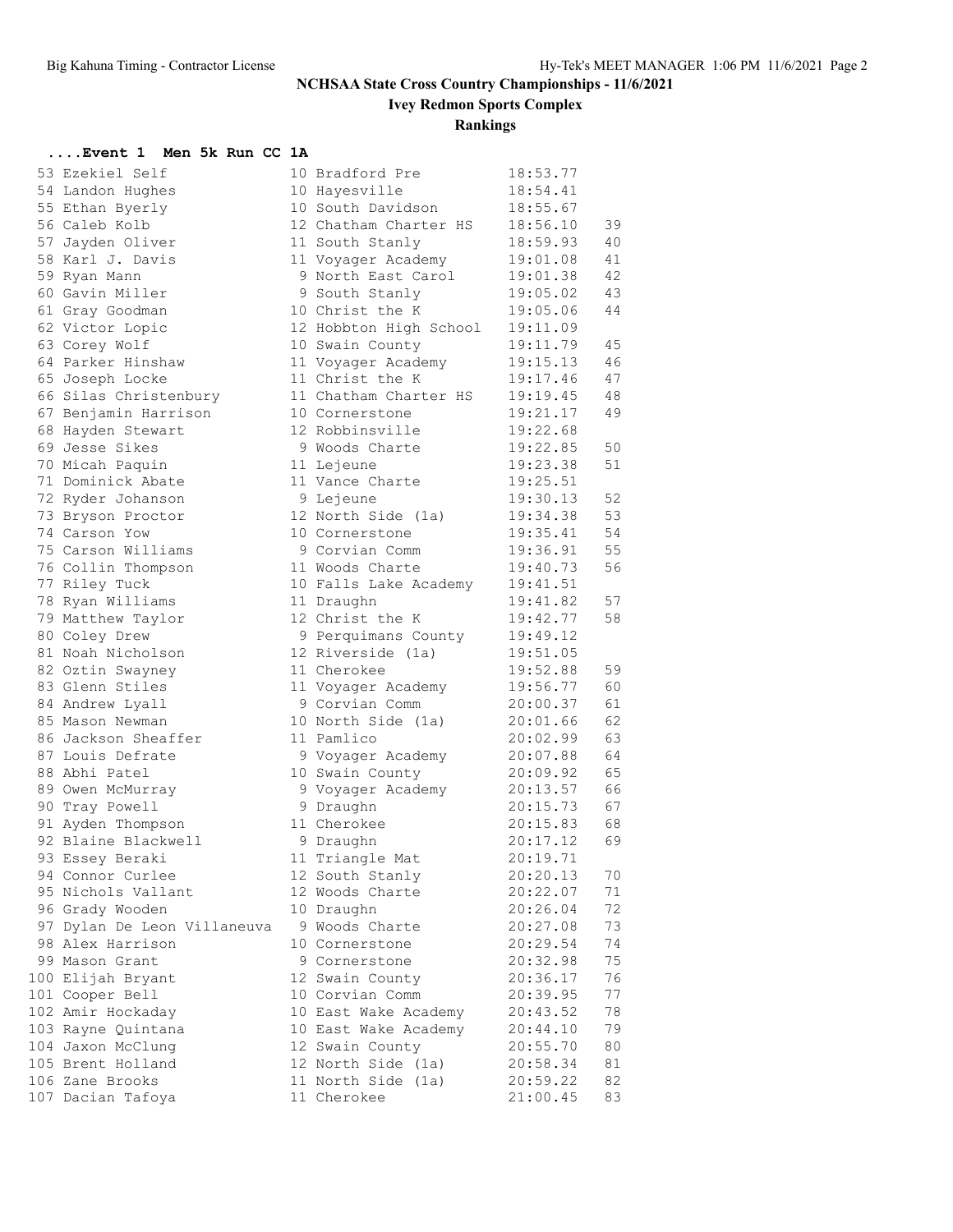**Ivey Redmon Sports Complex**

### **Rankings**

#### **....Event 1 Men 5k Run CC 1A**

| 108 Ayden Hill         | Pamlico | 21:02.65                                                                                                                                                        | 84                                                                                                                                                                                                                                                                                                                                                                                                                                                                                                                                                                                                                                                                                                                                                                                         |
|------------------------|---------|-----------------------------------------------------------------------------------------------------------------------------------------------------------------|--------------------------------------------------------------------------------------------------------------------------------------------------------------------------------------------------------------------------------------------------------------------------------------------------------------------------------------------------------------------------------------------------------------------------------------------------------------------------------------------------------------------------------------------------------------------------------------------------------------------------------------------------------------------------------------------------------------------------------------------------------------------------------------------|
| 109 Sean Hook          |         |                                                                                                                                                                 | 85                                                                                                                                                                                                                                                                                                                                                                                                                                                                                                                                                                                                                                                                                                                                                                                         |
| 110 Cody Wood          |         |                                                                                                                                                                 | 86                                                                                                                                                                                                                                                                                                                                                                                                                                                                                                                                                                                                                                                                                                                                                                                         |
| 111 Jacob Reeves       |         |                                                                                                                                                                 | 87                                                                                                                                                                                                                                                                                                                                                                                                                                                                                                                                                                                                                                                                                                                                                                                         |
| 112 Tyler Berryman     |         | 21:43.29                                                                                                                                                        |                                                                                                                                                                                                                                                                                                                                                                                                                                                                                                                                                                                                                                                                                                                                                                                            |
| 113 Ethan Galiger      |         |                                                                                                                                                                 | 88                                                                                                                                                                                                                                                                                                                                                                                                                                                                                                                                                                                                                                                                                                                                                                                         |
| 114 Shane Griffin      |         |                                                                                                                                                                 |                                                                                                                                                                                                                                                                                                                                                                                                                                                                                                                                                                                                                                                                                                                                                                                            |
| 115 Colin Midget       |         |                                                                                                                                                                 |                                                                                                                                                                                                                                                                                                                                                                                                                                                                                                                                                                                                                                                                                                                                                                                            |
| 116 Carsen Creech      |         |                                                                                                                                                                 | 89                                                                                                                                                                                                                                                                                                                                                                                                                                                                                                                                                                                                                                                                                                                                                                                         |
| 117 Wonhee Kim         |         |                                                                                                                                                                 | 90                                                                                                                                                                                                                                                                                                                                                                                                                                                                                                                                                                                                                                                                                                                                                                                         |
| 118 David Tobin        |         |                                                                                                                                                                 | 91                                                                                                                                                                                                                                                                                                                                                                                                                                                                                                                                                                                                                                                                                                                                                                                         |
| 119 Nicholas Losinski  |         |                                                                                                                                                                 | 92                                                                                                                                                                                                                                                                                                                                                                                                                                                                                                                                                                                                                                                                                                                                                                                         |
| 120 Thomas O'Hara      |         |                                                                                                                                                                 | 93                                                                                                                                                                                                                                                                                                                                                                                                                                                                                                                                                                                                                                                                                                                                                                                         |
| 121 Andonis Vrachnos   |         |                                                                                                                                                                 | 94                                                                                                                                                                                                                                                                                                                                                                                                                                                                                                                                                                                                                                                                                                                                                                                         |
| 122 Joel Honorate      |         |                                                                                                                                                                 | 95                                                                                                                                                                                                                                                                                                                                                                                                                                                                                                                                                                                                                                                                                                                                                                                         |
| 123 Ryan Halterman     |         |                                                                                                                                                                 | 96                                                                                                                                                                                                                                                                                                                                                                                                                                                                                                                                                                                                                                                                                                                                                                                         |
| 124 Julian Todero      |         |                                                                                                                                                                 | 97                                                                                                                                                                                                                                                                                                                                                                                                                                                                                                                                                                                                                                                                                                                                                                                         |
| 125 Bryan Garcia       |         |                                                                                                                                                                 | 98                                                                                                                                                                                                                                                                                                                                                                                                                                                                                                                                                                                                                                                                                                                                                                                         |
| 126 Colton Todd        |         |                                                                                                                                                                 | 99                                                                                                                                                                                                                                                                                                                                                                                                                                                                                                                                                                                                                                                                                                                                                                                         |
| 127 Ethan Green        |         |                                                                                                                                                                 | 100                                                                                                                                                                                                                                                                                                                                                                                                                                                                                                                                                                                                                                                                                                                                                                                        |
| 128 Arie Dehoog        |         |                                                                                                                                                                 | 101                                                                                                                                                                                                                                                                                                                                                                                                                                                                                                                                                                                                                                                                                                                                                                                        |
| 129 Landon Rakes       |         |                                                                                                                                                                 | 102                                                                                                                                                                                                                                                                                                                                                                                                                                                                                                                                                                                                                                                                                                                                                                                        |
| 130 Eli Thompson       |         |                                                                                                                                                                 | 103                                                                                                                                                                                                                                                                                                                                                                                                                                                                                                                                                                                                                                                                                                                                                                                        |
| 131 Andrew Sessoms     |         |                                                                                                                                                                 | 104                                                                                                                                                                                                                                                                                                                                                                                                                                                                                                                                                                                                                                                                                                                                                                                        |
| 132 Carson Keeter      |         |                                                                                                                                                                 | 105                                                                                                                                                                                                                                                                                                                                                                                                                                                                                                                                                                                                                                                                                                                                                                                        |
| 133 William Baker      |         |                                                                                                                                                                 | 106                                                                                                                                                                                                                                                                                                                                                                                                                                                                                                                                                                                                                                                                                                                                                                                        |
| 134 Brennan Mogilnicki |         |                                                                                                                                                                 | 107                                                                                                                                                                                                                                                                                                                                                                                                                                                                                                                                                                                                                                                                                                                                                                                        |
| 135 Jayden Test        |         |                                                                                                                                                                 | 108                                                                                                                                                                                                                                                                                                                                                                                                                                                                                                                                                                                                                                                                                                                                                                                        |
| 136 Colton Lewis       |         |                                                                                                                                                                 | 109                                                                                                                                                                                                                                                                                                                                                                                                                                                                                                                                                                                                                                                                                                                                                                                        |
| 137 George Wadsworth   |         |                                                                                                                                                                 | 110                                                                                                                                                                                                                                                                                                                                                                                                                                                                                                                                                                                                                                                                                                                                                                                        |
| 138 Christian Test     |         |                                                                                                                                                                 | 111                                                                                                                                                                                                                                                                                                                                                                                                                                                                                                                                                                                                                                                                                                                                                                                        |
| 139 Gideon Freeman     |         |                                                                                                                                                                 | 112                                                                                                                                                                                                                                                                                                                                                                                                                                                                                                                                                                                                                                                                                                                                                                                        |
|                        |         | 9 Pamlico<br>12 Pamlico<br>9 Gates County<br>11 Draughn<br>11 Lejeune<br>11 Lejeune<br>10 Woods Charte<br>9 North East Carol<br>9 Voyager Academy<br>9 Cherokee | 21:07.37<br>10 East Wake Academy<br>21:10.83<br>21:21.54<br>11 Woods Charte 21:46.25<br>12 Riverside (1a) 21:47.33<br>9 Cape Hatteras 21:47.50<br>10 East Wake Academy 21:47.56<br>21:48.34<br>21:49.24<br>9 Christ the K 21:54.03<br>12 Chatham Charter HS 22:03.99<br>22:08.51<br>12 Corvian Comm 22:10.37<br>10 East Wake Academy 22:11.59<br>9 Chatham Charter HS 22:15.01<br>11 Voyager Academy 22:17.90<br>10 Chatham Charter HS 22:19.03<br>22:24.11<br>12 North Side (1a) 22:26.06<br>11 Chatham Charter HS 22:35.02<br>9 South Stanly 23:01.68<br>23:12.52<br>9 North East Carol 23:13.46<br>23:16.32<br>10 East Wake Academy 23:25.24<br>11 North East Carol 23:40.96<br>9 North East Carol 24:34.61<br>11 North East Carol 24:34.70<br>10 North East Carol 25:33.57<br>27:29.19 |

#### Team Scores

| Rank Team                                                                       | Total |   | $1 \quad 2 \quad 3$ |      | $\overline{4}$ | $5 -$ | $*6$ | $*7$   | $*8$ | $*9$ |
|---------------------------------------------------------------------------------|-------|---|---------------------|------|----------------|-------|------|--------|------|------|
| 1 Bishop McGuinness<br>Total Time: 1:29:11.62<br>17:50.33<br>Average:           | 65    | 2 |                     | 9 17 | 18             | 19    |      | 23 24  |      |      |
| 2 South Stanly<br>Total Time: 1:32:08.86<br>18:25.78<br>Average:                | 138   | 8 | 11                  | 36   | 40             | 43    |      | 70 103 |      |      |
| 3 Christ the King Catholic<br>Total Time:<br>1:32:35.18<br>18:31.04<br>Average: | 151   |   | 7 16                | 37   | 44             | 47    |      | 58 92  |      |      |
| 4 Cornerstone Charter Acade<br>Total Time: 1:32:35.84                           | 156   | 4 | 15                  | 34   | 49             | 54    | 74   | 75     |      |      |

Average: 18:31.17